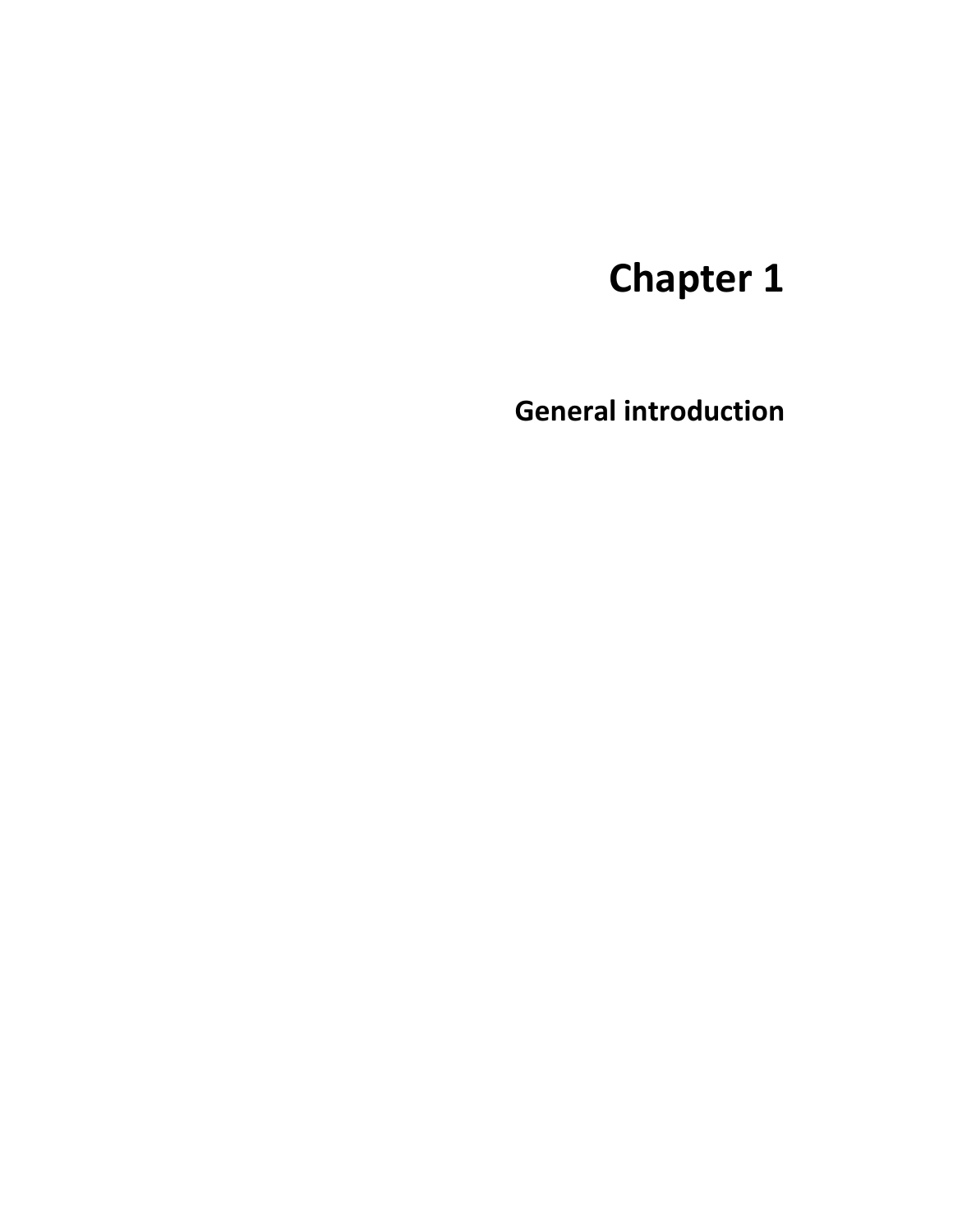## **Introduction**

Rheumatoid arthritis (RA) is a systemic autoimmune disease that may affect many tissues and organs, but is mainly characterized by chronic inflammation of the joints. The inflammation leads to joint destruction, joint deformity with loss of function and increased mortality.<sup>1,2</sup> RA is found in all ethnic groups. In the Northern European and North American population approximately 0.5 to 1% is affected, while in the Southern European population a lower prevalence of 0.3 to 0.7% is found. $^2$  The disease is more prevalent in women than in men, with a ratio of 2:1. In the Netherlands, in 2003, an incidence was reported of 0.7 per 1000 men and 1.4 per 1000 women. $3$  The incidence of RA is highest between the ages of 40 to 60 years old.<sup>4</sup> RA is a complex, multi-factorial disease with contributions from (an interaction between) genetic, environmental and hormonal factors.

The present paradigm is that RA should be treated with medication as early as possible in order to reduce inflammation and retain or increase function. This has led to the introduction of specialist clinics for early assessment of patients with inflammatory arthritis, so-called 'early arthritis clinics' (EAC).<sup>5</sup> The first early RA cohort was established in Bath, UK, already in 1957. $<sup>6</sup>$  Since the late 1980's, EAC have been set up in many countries.<sup>7-15</sup> In an EAC subjects</sup> with symptoms of inflammatory arthritis are assessed with the goal of identifying and treating patients as early as possible. Data from EAC have been used to find predictors and prognostic factors.<sup>16</sup> Outcome variables relate to disease severity, functional disability, erosive disease or mortality. The provision of EAC's allows earlier and more accurate diagnosis and the possibility to optimize treatment strategies.

Several risk factors for RA have been identified so far.<sup>2,13</sup> These include genetic susceptibility, smoking, socioeconomic factors, infectious agents, hormonal factors, dietary factors, age and gender. Genetic factors do not have the problem of relying on prospective data collected at a certain time point, unlike environmental factors which may change in time. This introduction will focus further on factors that were explored in the present thesis.

## **Genetic factors**

Genetic factors implicated in RA have been widely studied using both candidate genes and whole-genome screens.<sup>17</sup> The strongest genetic risk factor for RA remains the 'shared epitope' alleles at the human leukocyte antigen DRB1 locus within the major histocompatibility complex (MHC) region. $^{18,19}$  Outside the MCH region, the PTPN22 gene has been associated with RA. Making use of genome-wide association studies, new loci are identified, including IL6ST, SPRED2, RBPJ, CCR6, IRF5 and PXK. $^{20}$  The associated SNPs are located near genes of known immune function. Furthermore several other genes have been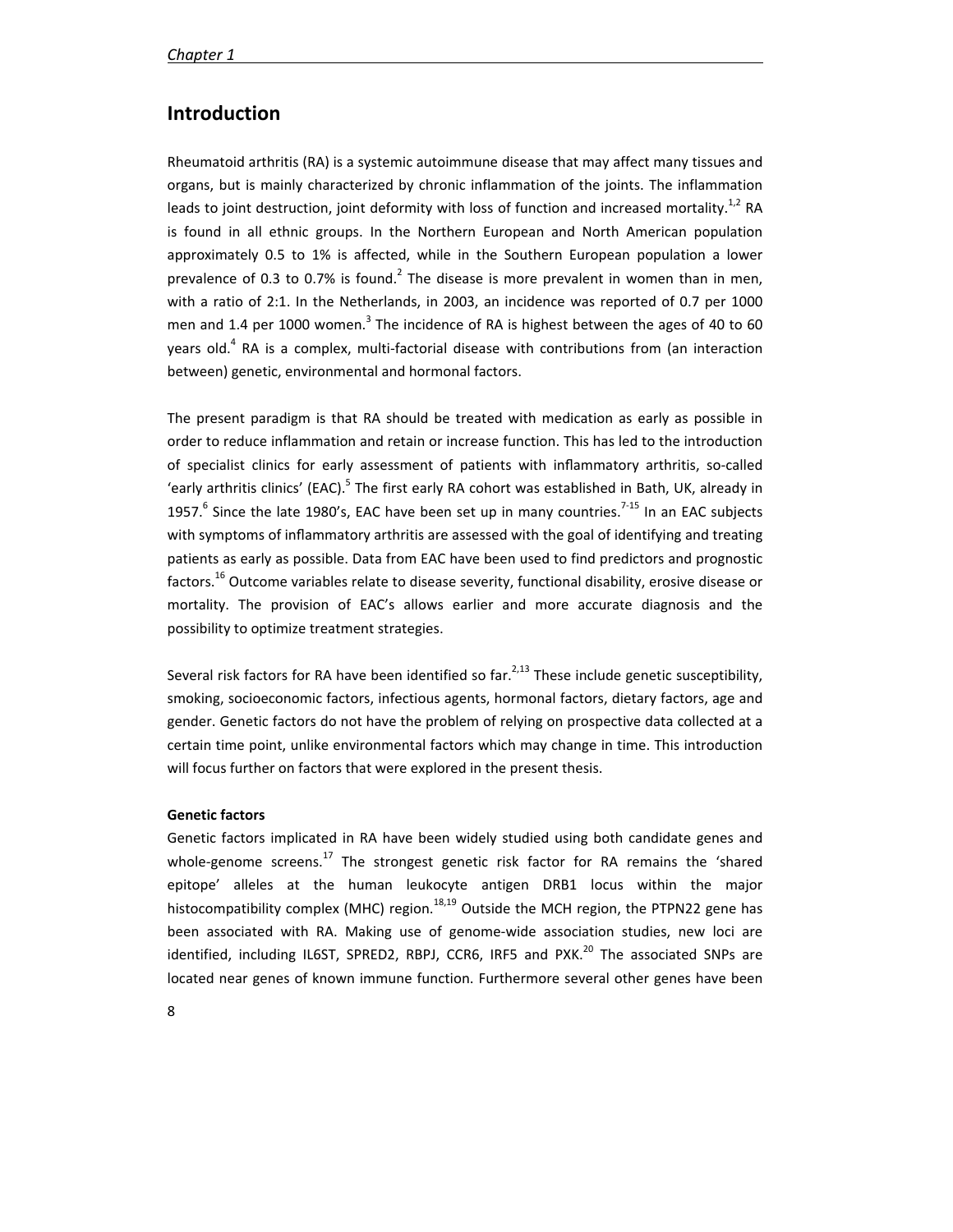the focus of recent research, such as genes encoding for pro- or anti-inflammatory cytokines, which have weaker associations. Single nucleotide polymorphisms (SNPs) in genes coding for cytokines like Tumour Necrosis Factor-α (TNF), Lymphotoxin-α (LTA), Interleukin-1α (IL1A), Interleukin-1β (IL1B) and the natural IL-1 receptor antagonist (IL1RN) play a crucial role in the regulation of inflammation and seem to be important in the onset and progression of RA. Excessive production of pro-inflammatory cytokines can induce synovial inflammation and proliferation as well as degradation of articular cartilage and bone, which causes joint damage. It must be taken into account that there are substantial ethnic differences in RA genetic predisposition. $^{21}$  While the MHC contributes about 30% of the genetic burden of disease, so far only 5% is explained by validated and highly suggestive non-MHC RA risk alleles, indicating that additional non-MHC risk alleles remain to be discovered.<sup>17,22</sup>

#### **Serological markers**

Rheumatoid factor (RF) is an antibody against the Fc portion of immunoglobulin G, which is itself an antibody. RF, mostly measured as IgM-RF, was the first widely used serological marker for the diagnosis of RA. It was found in 75% of RA patients; however later on it was also frequently observed in patients with other inflammatory diseases<sup>23</sup> as well as in healthy elderly persons.<sup>24</sup> RF is therefore not highly specific for RA.

Antibodies to citrullinated proteins/peptides (ACPA) have a high specificity for RA. ACPA comprise a group of antibodies against several citrullinated proteins, such as fibrin<sup>25</sup>, Epstein-Bar Virus Nuclear Antigen<sup>26</sup>, alpha-enolase<sup>27</sup> and vimentin<sup>28</sup>, which have been proposed as physiological targets for ACPA specificity. The detection of anti-citrullinated protein antibodies is a major development in the diagnosis and prognosis of rheumatoid arthritis. Antibodies against cyclic citrullinated peptides of the second generation (anti-CCP2) are most frequently used and have been studied intensively over the last years.

An important gene–environment interaction has been revealed in several studies; carrying specific HLA-DRB1 alleles encoding the SE and smoking establish a significant risk for APCA in RA.<sup>29,30</sup> Therefore it was hypothesized for the aetiology of RA that smoking may trigger RAspecific immune reactions to citrullinated proteins.<sup>31,32</sup> Citrullinated proteins have been observed in the lining and sublining of the joint synovial membrane and also in extraarticular tissues in RA patients. However, citrullinated proteins are not specific for RA as they are also found in other rheumatic diseases with synovitis $33$  and exist in 1-2% of the normal population.<sup>34</sup> It has been suggested that ACPA might have a path physiological role in RA<sup>35,36</sup>, whereas IgM-RF production more probably is a consequence of the rheumatoid inflammation. It is also suggested that RA might be subclassified into two subsets by ACPA-positivity.<sup>29,31</sup>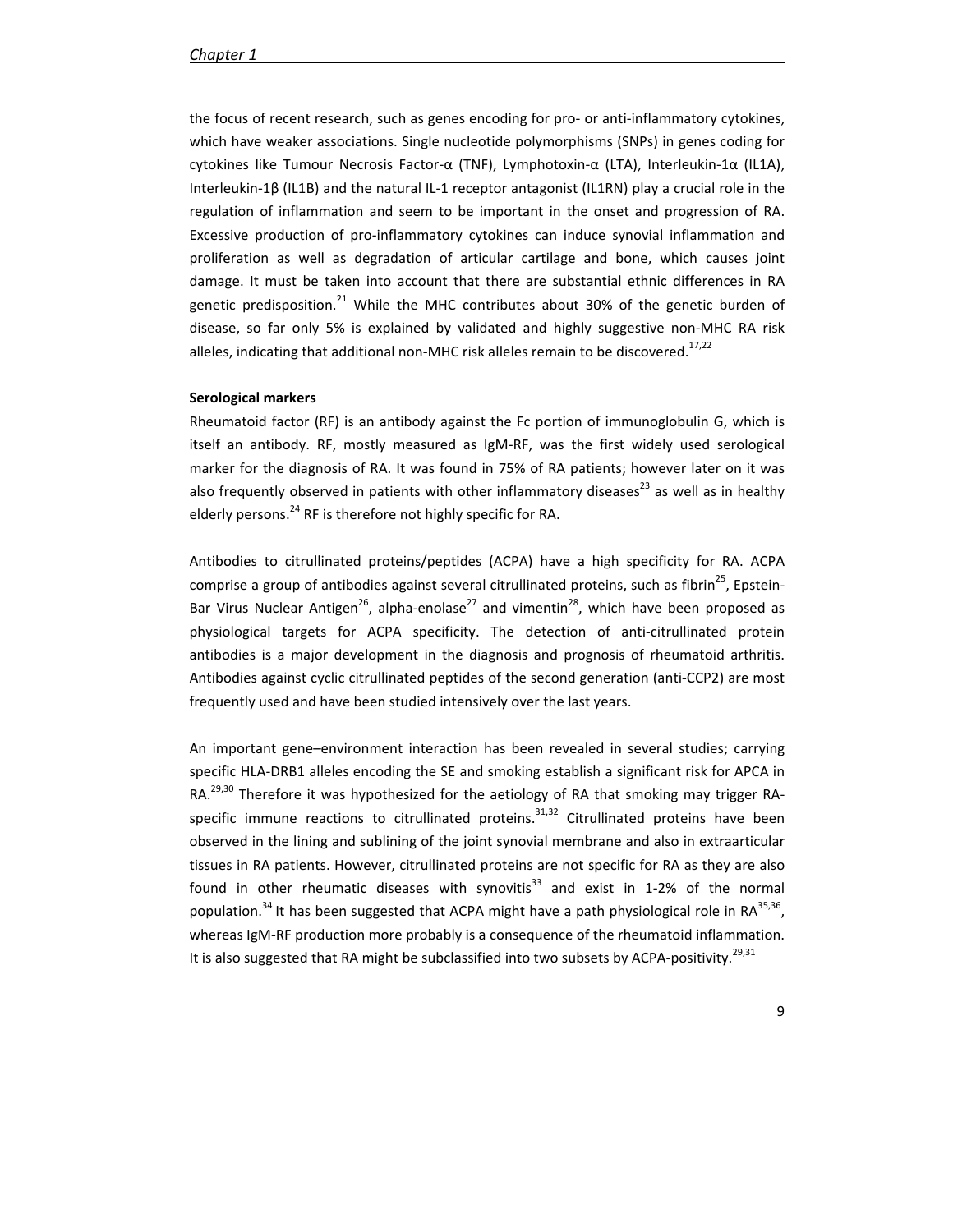IgM-RF and anti-CCP positivity are both associated with disease onset, disease severity and poorer outcome.<sup>37-42</sup> Most studies only address RF and/or ACPA status as a possible risk factor. Concentration levels as a marker of production capacity might be informative but have been studied far less.

### **Additional features**

The disease course of RA may also be influenced by other characteristics that can be assessed at first presentation or early in the disease course. Apart from the aforementioned genetic and serological factors, the present thesis focuses on three additional topics, namely gender, hand function and osteoporosis. The incidence of RA is higher in women than in men and at onset women have a younger mean age.<sup>4,43</sup> Several studies have found differences between the genders in outcome measures such as disease activity, functionality or radiographic damage.44-50 However, whether female sex is a marker of a more severe disease course is still under debate.<sup>5,51-53</sup>

Joint inflammation and joint deformity contribute to functional limitations in RA.<sup>54</sup> In the case of hand and wrist function, it is unknown to what extent hand and wrist symptoms and impairments and the resulting activity limitations are related to disease duration.

Osteoporosis is a major comorbidity of RA. Generalized osteoporosis increases with age in the general population. $55$  In RA patients, both generalized and local bone loss are increased. $56$ Therefore, the expected prevalence of vertebral deformities in elderly RA patients would be higher compared with the general population. It is unknown whether this effect is already present early in the disease course.

It is necessary to study both directly disease-related factors such as joint inflammation and indirect comorbid effects such as osteoporosis, in order to assess the full scope of the consequences of the disease. The resulting knowledge will facilitate the development of preventive measures in different stages of the disease.

#### **Thesis Outline**

The aim of this thesis was to expand the knowledge of prognostic factors and outcome in early arthritis. Special interest was devoted to the distinct nature of RF and ACPA, the two RAspecific autoantibody systems. Furthermore, the prevalence of selected comorbidities or disease-specific consequences in patients with RA was assessed.

The prognostic factors and prevalence of comorbidities were studied in a cohort of early arthritis patients. Since September 1995 an EAC was initiated in the Jan van Breemen Institute in Amsterdam, a large outpatient clinic for rheumatology and rehabilitation. Not only RA patients enrolled in the EAC, but all early oligo- and polyarthritis patients. Patients were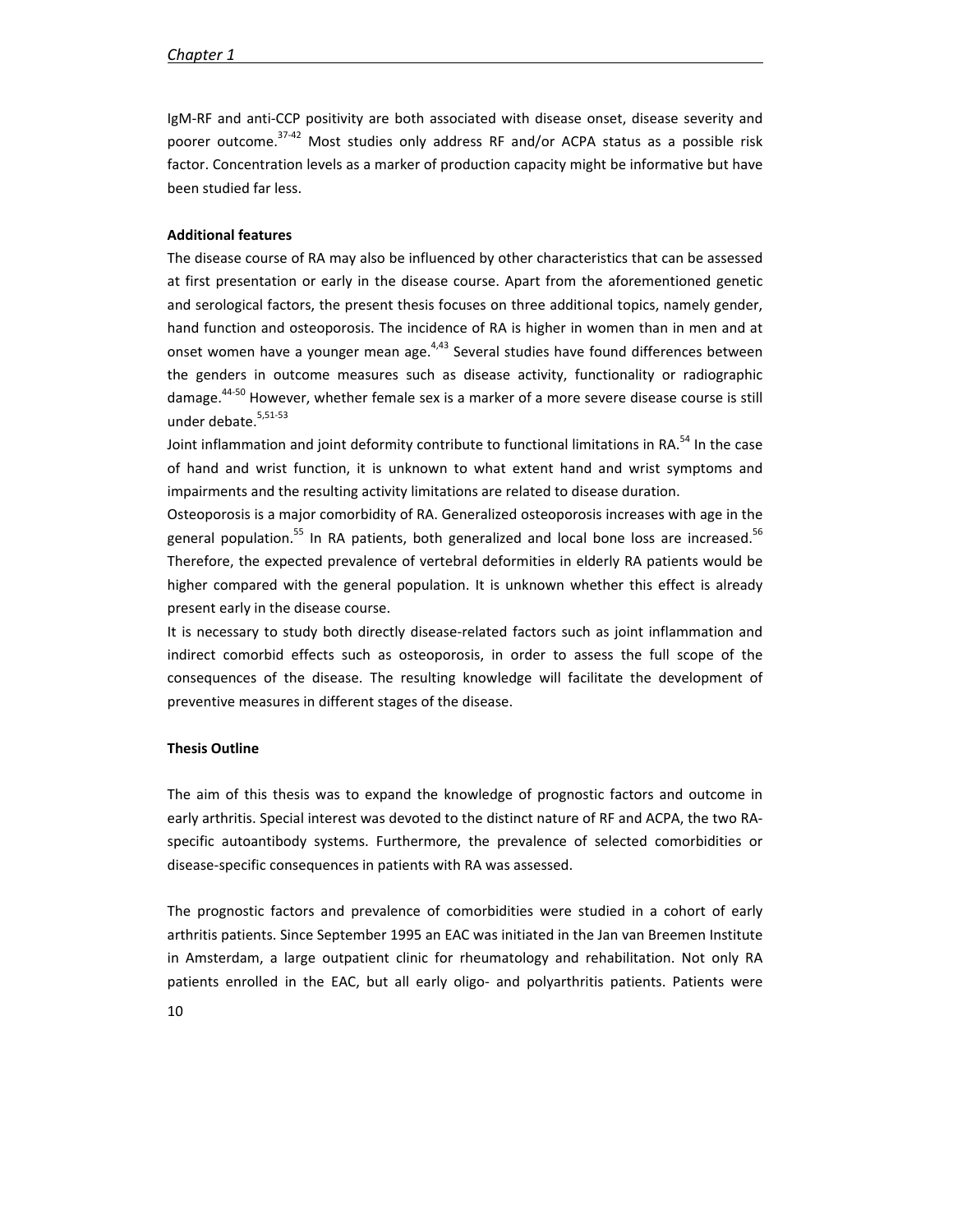#### *Chapter 1*

included in the EAC if their age was 18 years or older and peripheral arthritis of two or more joints was present with symptom duration of less than three years. Patients who were previously treated with a disease-modifying anti-rheumatic drug and patients with spondylarthropathy, reactive arthritis, crystal-induced arthropathy, systemic lupus erythematosus, Sjögren's syndrome, or osteoarthritis were excluded.

Chapter **two** addresses selected genetic markers of immune response genes in relation to radiographic progression in patients with early undifferentiated arthritis. In Chapter **three** the frequency of SE and ACPA and levels of ACPA was assessed in patients with arthralgia and compared to patients with early and established RA in a cross-sectional study. In chapter **four** the relationship between serum levels of RF and ACPA over time on the one hand, and age and markers of inflammation on the other hand, was analyzed in a large group of patients attending one of the outpatient rheumatology clinics of the Jan van Breemen Institute. In chapter **five** it was studied whether baseline levels of ACPA or RF and changes in the year thereafter are associated with outcome in early arthritis patients, and whether levels of autoantibodies provide additional information over baseline autoantibody status. In Chapter **six** the possible additional value of a new ACPA test, anti-mutated citrullinated vimentin, in early arthritis is explored in comparison with already existing ACPA tests. Chapter **seven** addresses the difference between men and women with regard to the outcome of RA, taking medication into account. Chapters **eight to ten** are devoted to comorbidity and functional outcome. The prevalence of vertebral fractures in older patients with RA is addressed in chapter **eight**. The prevalence of hand impairments in patients with RA is addressed in chapter **nine**. Finally, in chapter **ten** risk factors of hand impairments after two years of disease are evaluated.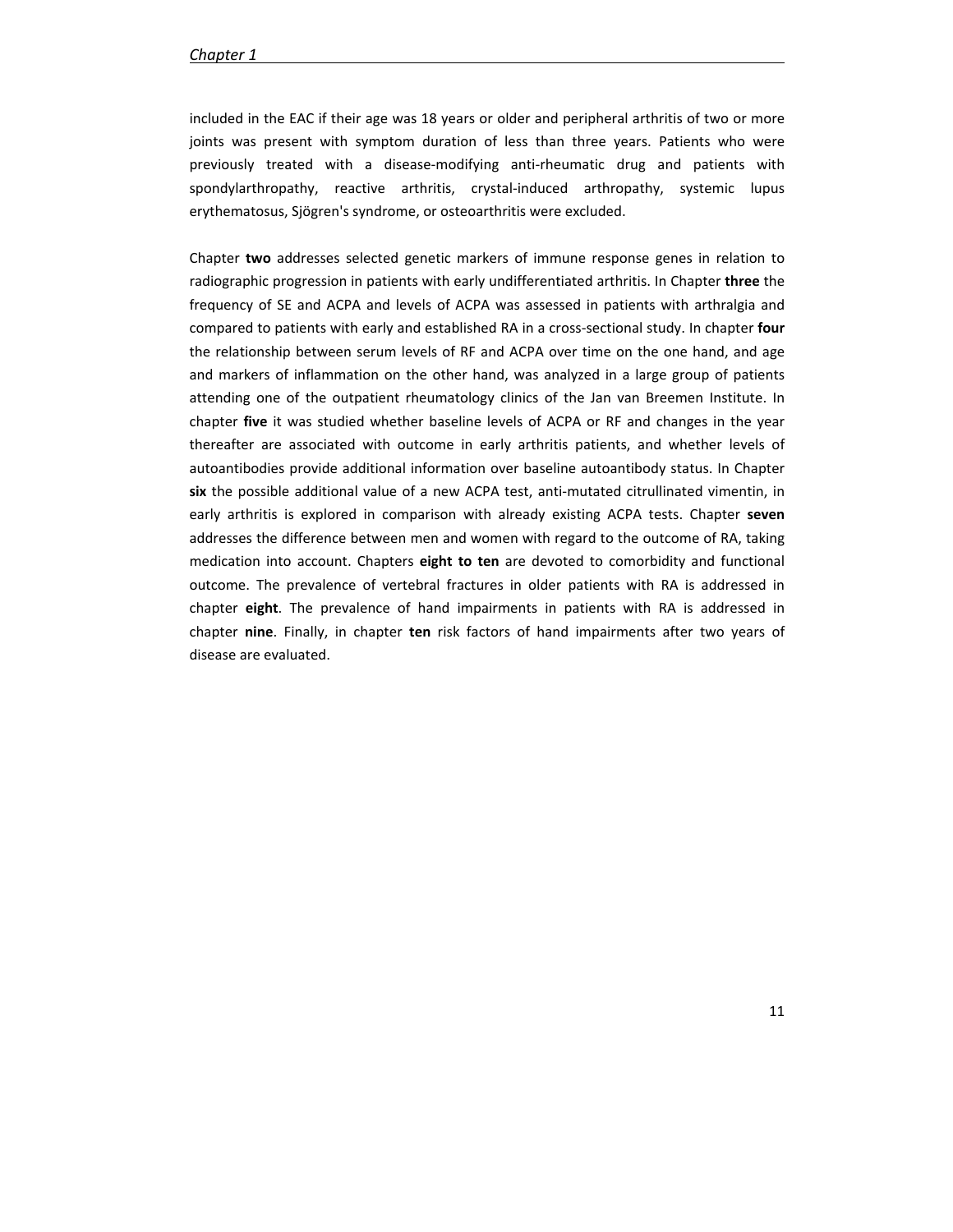# **References**

- 1. Hochberg MC, Silman AJ, Smolenn JS, Weinblatt ME. Rheumatology. Third ed Edinburgh: Mosby; 2003.
- 2. Alamanos Y and Drosos AA. Epidemiology of adult rheumatoid arthritis. Autoimmun Rev 2005;4[3]:130-6.
- 3. van der Linden SJ and Poos MJJC. Hoe vaak komt RA voor en hoeveel mensen sterven eraan? Volksgezondheid Toekomst Verkenning, Nationaal Kompas Volksgezondheid 2009.
- 4. Kvien TK, Uhlig T, Odegard S, Heiberg MS. Epidemiological aspects of rheumatoid arthritis: the sex ratio. Ann N Y Acad Sci 2006;1069:212-22.
- 5. Quinn MA and Emery P. Are early arthritis clinics necessary? Best Pract Res Clin Rheumatol 2005;19[1]:1-17.
- 6. Jacoby RK, Jayson MI, Cosh JA. Onset, early stages, and prognosis of rheumatoid arthritis: a clinical study of 100 patients with 11-year follow-up. Br Med J 1973;2[5858]:96-100.
- 7. Jansen LM, van der Horst-Bruinsma IE, van Schaardenburg D, Bezemer PD, Dijkmans BA. Predictors of radiographic joint damage in patients with early rheumatoid arthritis. Ann Rheum Dis 2001;60[10]:924-7.
- 8. Bridges SL Jr, Hughes LB, Mikuls TR, Howard G, Tiwari HK, Alarcon GS et al. Early rheumatoid arthritis in African-Americans: the CLEAR Registry. Clin Exp Rheumatol 2003;21[5 Suppl 31]:S138-S145.
- 9. Combe B. The French early arthritis registry. Clin Exp Rheumatol 2003;21[5 Suppl 31]:S123-S128.
- 10. Cush JJ. Early arthritis clinic: a USA perspective. Clin Exp Rheumatol 2003;21[5 Suppl 31]:S75-S78.
- 11. Machold KP, Nell VP, Stamm TA, Eberl G, Steiner G, Smolen JS. The Austrian Early Arthritis Registry. Clin Exp Rheumatol 2003;21[5 Suppl 31]:S113-S117.
- 12. Sokka T. Early rheumatoid arthritis in Finland. Clin Exp Rheumatol 2003;21[5 Suppl 31]:S133-S137.
- 13. Symmons DP and Silman AJ. The Norfolk Arthritis Register (NOAR). Clin Exp Rheumatol 2003;21[5 Suppl 31]:S94-S99.
- 14. van Aken J, van Bilsen JH, Allaart CF, Huizinga TW, Breedveld FC. The Leiden Early Arthritis Clinic. Clin Exp Rheumatol 2003;21[5 Suppl 31]:S100-S105.
- 15. Zeidler H, Merkesdal S, Hulsemann JL. Early arthritis and rheumatoid arthritis in Germany. Clin Exp Rheumatol 2003;21[5 Suppl 31]:S106-S112.
- 16. van Schaardenburg D and Dijkmans BA. Clinical approaches to early inflammatory arthritis. Nat Rev Rheumatol 2009;5[11]:627-33.
- 17. Oliver JE, Worthington J, Silman AJ. Genetic epidemiology of rheumatoid arthritis. Curr Opin Rheumatol 2006;18[2]:141-6.
- 18. Gregersen PK, Silver J, Winchester RJ. The shared epitope hypothesis. An approach to understanding the molecular genetics of susceptibility to rheumatoid arthritis. Arthritis Rheum 1987;30[11]:1205- 13.
- 19. de Vries N, Tijssen H, van Riel PL, van de Putte LB. Reshaping the shared epitope hypothesis: HLAassociated risk for rheumatoid arthritis is encoded by amino acid substitutions at positions 67-74 of the HLA-DRB1 molecule. Arthritis Rheum 2002;46[4]:921-8.
- 20. Stahl EA, Raychaudhuri S, Remmers EF, Xie G, Eyre S, Thomson BP et al. Genome-wide association study meta-analysis identifies seven new rheumatoid arthritis risk loci. Nat Genet 2010;42[6]:508- 14.
- 21. Kochi Y, Suzuki A, Yamada R, Yamamoto K. Genetics of rheumatoid arthritis: underlying evidence of ethnic differences. J Autoimmun 2009;32[3-4]:158-62.
- 22. Plenge RM. Rheumatoid arthritis genetics: 2009 update. Curr Rheumatol Rep 2009;11[5]:351-6.
- 23. Dorner T, Egerer K, Feist E, Burmester GR. Rheumatoid factor revisited. Curr Opin Rheumatol 2004;16[3]:246-53.
- 24. van Schaardenburg D, Lagaay AM, Otten HG, Breedveld FC. The relation between class-specific serum rheumatoid factors and age in the general population. Br J Rheumatol 1993;32[7]:546-9.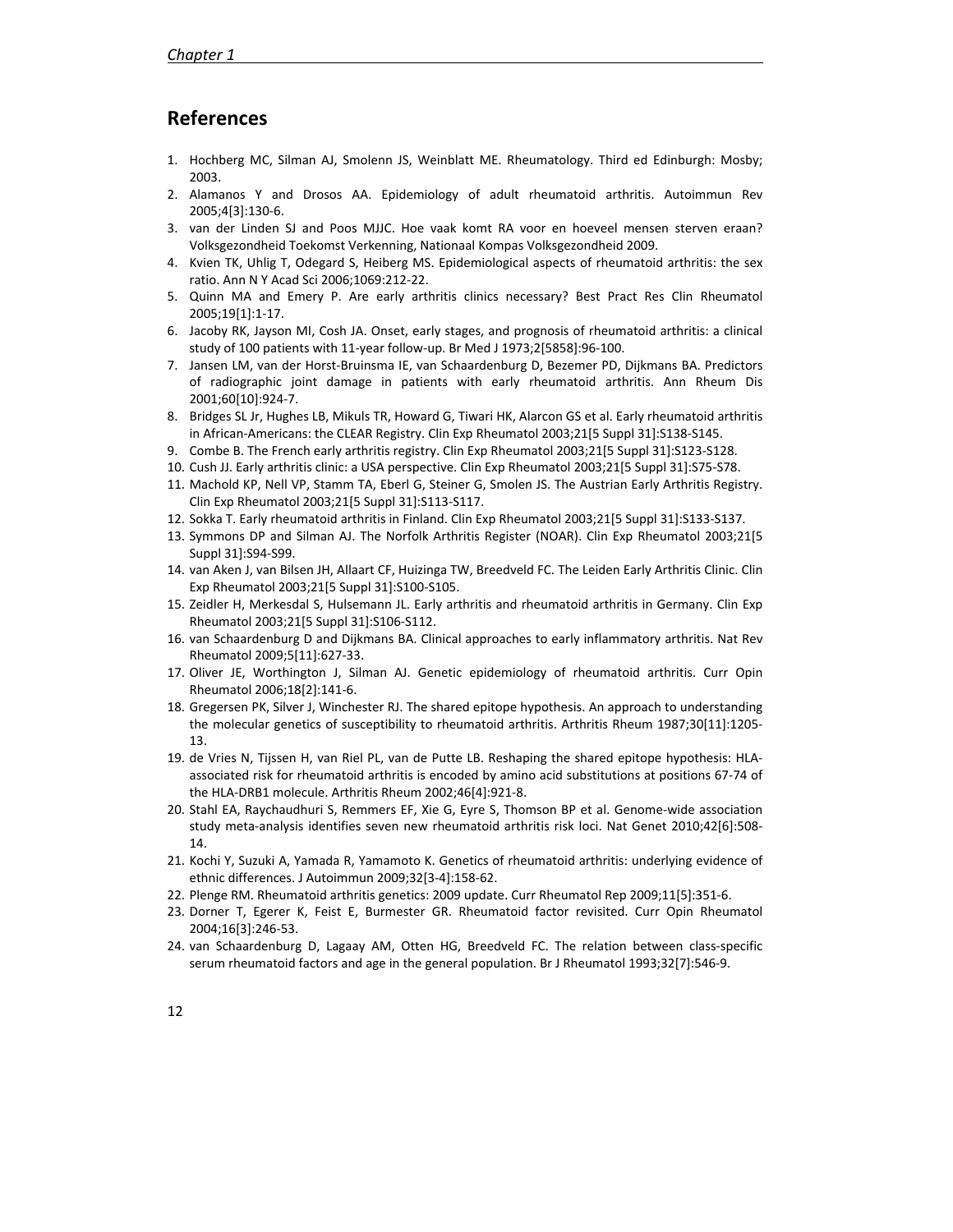- 25. Masson-Bessiere C, Sebbag M, Girbal-Neuhauser E, Nogueira L, Vincent C, Senshu T et al. The major synovial targets of the rheumatoid arthritis-specific antifilaggrin autoantibodies are deiminated forms of the alpha- and beta-chains of fibrin. J Immunol 2001;166[6]:4177-84.
- 26. Pratesi F, Tommasi C, Anzilotti C, Chimenti D, Migliorini P. Deiminated Epstein-Barr virus nuclear antigen 1 is a target of anti-citrullinated protein antibodies in rheumatoid arthritis. Arthritis Rheum 2006;54[3]:733-41.
- 27. Kinloch A, Tatzer V, Wait R, Peston D, Lundberg K, Donatien P et al. Identification of citrullinated alpha-enolase as a candidate autoantigen in rheumatoid arthritis. Arthritis Res Ther 2005;7[6]:R1421-R1429.
- 28. Vossenaar ER, Despres N, Lapointe E, van der HA, Lora M, Senshu T et al. Rheumatoid arthritis specific anti-Sa antibodies target citrullinated vimentin. Arthritis Res Ther 2004;6[2]:R142-R150.
- 29. Baka Z, Buzas E, Nagy G. Rheumatoid arthritis and smoking: putting the pieces together. Arthritis Res Ther 2009;11[4]:238.
- 30. Lundstrom E, Kallberg H, Alfredsson L, Klareskog L, Padyukov L. Gene-environment interaction between the DRB1 shared epitope and smoking in the risk of anti-citrullinated protein antibodypositive rheumatoid arthritis: all alleles are important. Arthritis Rheum 2009;60[6]:1597-603.
- 31. Klareskog L, Stolt P, Lundberg K, Kallberg H, Bengtsson C et al. A new model for an etiology of rheumatoid arthritis: smoking may trigger HLA-DR (shared epitope)-restricted immune reactions to autoantigens modified by citrullination. Arthritis Rheum 2006;54[1]:38-46.
- 32. Holoshitz J. The rheumatoid arthritis HLA-DRB1 shared epitope. Curr Opin Rheumatol 2010;22[3]:293-8.
- 33. Vossenaar ER, Smeets TJ, Kraan MC, Raats JM, van Venrooij WJ, Tak PP. The presence of citrullinated proteins is not specific for rheumatoid synovial tissue. Arthritis Rheum 2004;50[11]:3485-94.
- 34. Schellekens GA, Visser H, de Jong BA, van den Hoogen FH, Hazes JM, Breedveld FC et al. The diagnostic properties of rheumatoid arthritis antibodies recognizing a cyclic citrullinated peptide. Arthritis Rheum 2000;43[1]:155-63.
- 35. Klareskog L, Rönnelid J, Lundberg K, Padyukov L, Alfredsson L. Immunity to citrullinated proteins in rheumatoid arthritis. Annu Rev Immunol 2008;26:651-75.
- 36. Sebbag M, Chapuy-Regaud S, Auger I, Petit-Texeira E, Clavel C, Nogueira L et al. Clinical and pathophysiological significance of the autoimmune response to citrullinated proteins in rheumatoid arthritis. Joint Bone Spine 2004;71[6]:493-502.
- 37. Bukhari M, Thomson W, Naseem H, Bunn D, Silman A, Symmons D et al. The performance of anticyclic citrullinated peptide antibodies in predicting the severity of radiologic damage in inflammatory polyarthritis: results from the Norfolk Arthritis Register. Arthritis Rheum 2007;56[9]:2929-35.
- 38. van Gaalen FA, Linn-Rasker SP, van Venrooij WJ, de Jong BA, Breedveld FC, Verweij CL et al. Autoantibodies to cyclic citrullinated peptides predict progression to rheumatoid arthritis in patients with undifferentiated arthritis: a prospective cohort study. Arthritis Rheum 2004;50[3]:709-15.
- 39. Kastbom A, Strandberg G, Lindroos A, Skogh T. Anti-CCP antibody test predicts the disease course during 3 years in early rheumatoid arthritis (the Swedish TIRA project). Ann Rheum Dis 2004;63[9]:1085-9.
- 40. Berglin E, Johansson T, Sundin U, Jidell E, Wadell G, Hallmans G et al. Radiological outcome in rheumatoid arthritis is predicted by presence of antibodies against cyclic citrullinated peptide before and at disease onset, and by IgA-RF at disease onset. Ann Rheum Dis 2006;65[4]:453-8.
- 41. Fathi NA, Ezz-Eldin AM, Mosad E, Bakry RM, Hamed HB, Ahmed S et al. Diagnostic performance and predictive value of rheumatoid factor, anti-cyclic-citrullinated peptide antibodies and HLA-DRB1 locus genes in rheumatoid arthritis. Int Arch Med 2008;1[1]:20.
- 42. Syversen SW, Gaarder PI, Goll GL, Odegard S, Haavardsholm EA, Mowinckel P et al. High anti-cyclic citrullinated peptide levels and an algorithm of four variables predict radiographic progression in patients with rheumatoid arthritis: results from a 10-year longitudinal study. Ann Rheum Dis 2008;67[2]:212-7.